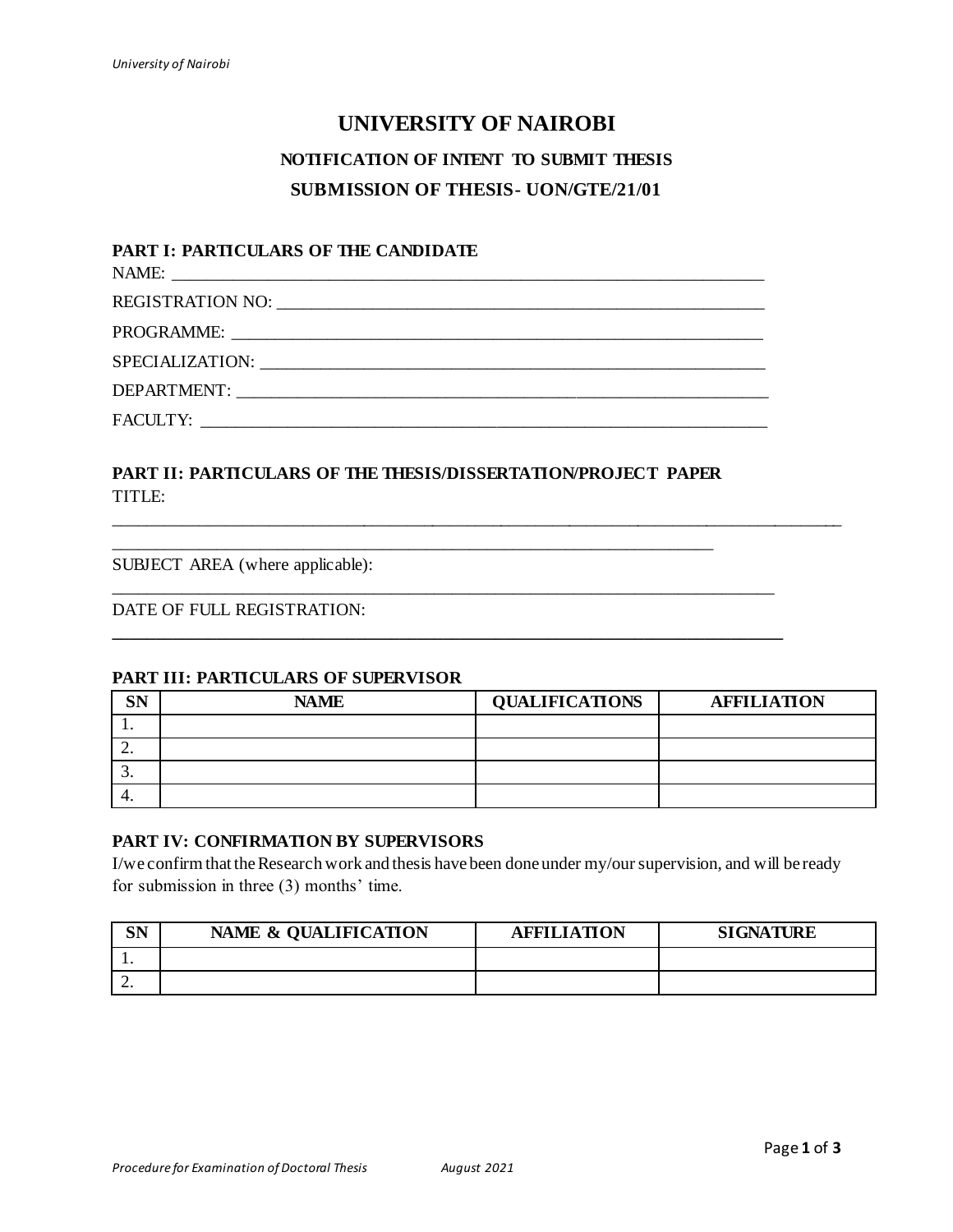### PART V: CONFIRMATION BY CHAIRPERSON OF DEPARTMENT

I hereby confirm that the work has been done in the Department and is sufficient to constitute PhD thesis.

| PART VI: CANDIDATE'S DECLARATION                     |                                                                                                                                                                                    |  |
|------------------------------------------------------|------------------------------------------------------------------------------------------------------------------------------------------------------------------------------------|--|
|                                                      |                                                                                                                                                                                    |  |
|                                                      | on _________________________________hereby confirm that the Thesis I intend to Submit contains my<br>original work and has not been submitted for examination elsewhere or before. |  |
|                                                      |                                                                                                                                                                                    |  |
| <b>PART VII: SYNOPSIS OF THESIS</b><br>a) BACKGROUND |                                                                                                                                                                                    |  |
|                                                      | <u> 1989 - Johann John Stoff, deutscher Stoff und der Stoff und der Stoff und der Stoff und der Stoff und der Sto</u>                                                              |  |
| b) RATIONALE                                         |                                                                                                                                                                                    |  |
| c) AIMS & OBJECTIVES                                 |                                                                                                                                                                                    |  |
| d) MATERIALS & METHODS                               |                                                                                                                                                                                    |  |
| e) KEY FINDINGS                                      |                                                                                                                                                                                    |  |
| f) DISCUSSION/INTERPRETATION                         |                                                                                                                                                                                    |  |
|                                                      |                                                                                                                                                                                    |  |
|                                                      |                                                                                                                                                                                    |  |